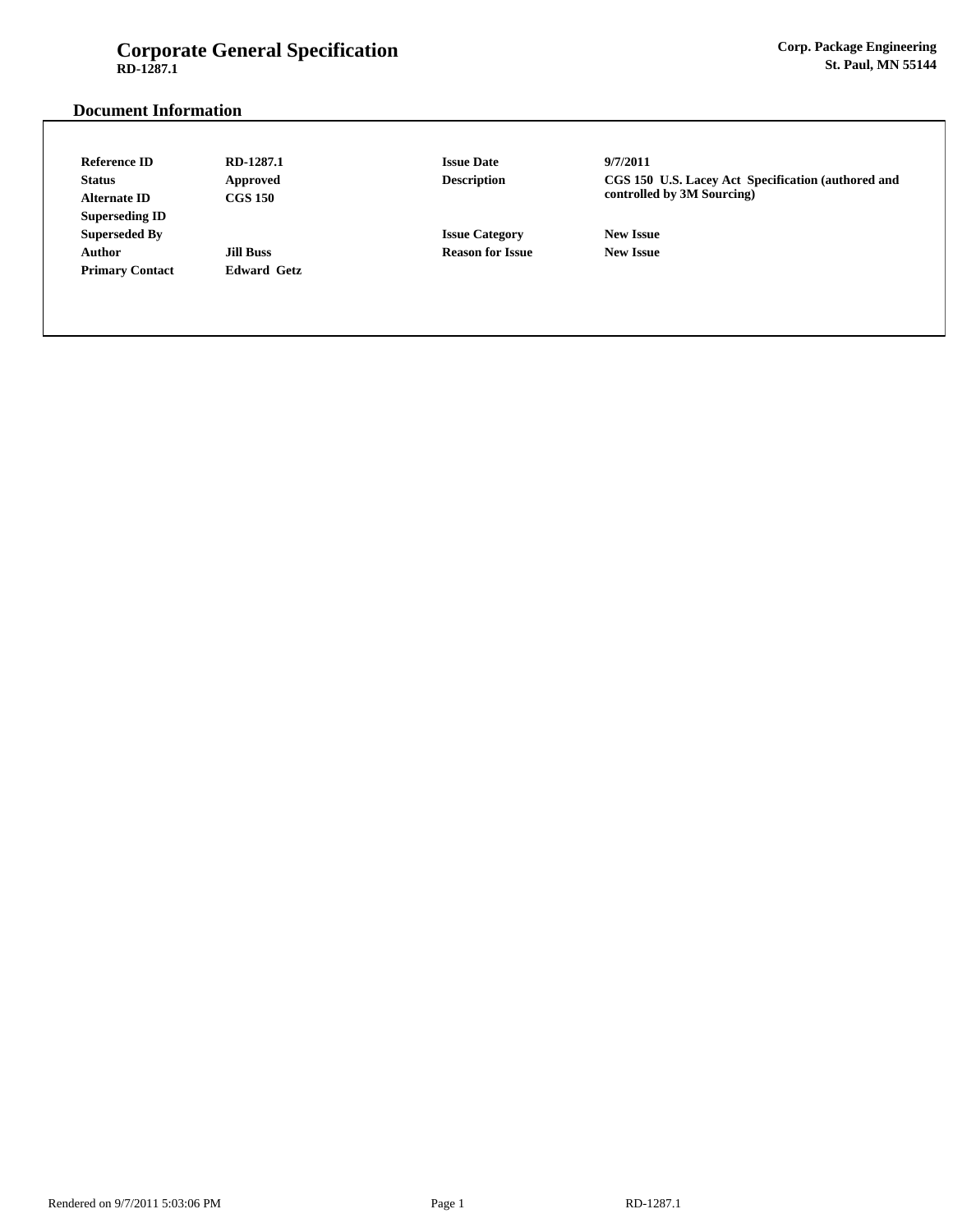# **U.S. Lacey Act Specification**

|                      | <b>Description:</b> U.S. Lacey Act Specification | <b>Status:</b> Issued                |  |
|----------------------|--------------------------------------------------|--------------------------------------|--|
| <b>Specification</b> | - 150                                            | <b>Approved Date:</b> August 4, 2011 |  |
| No:                  |                                                  |                                      |  |
| Owner:               | <b>Sourcing Operations</b>                       | <b>Supersedes:</b> N/A               |  |

**SCOPE:** This specification establishes the requirements for complying with the United States Lacey Act Amendments of 2008 ("Lacey Act"). The Lacey Act prohibits the purchase, sale, transport, acquisition, import, export or receipt in interstate or foreign commerce of products or product packaging made from wood, paper, wood fiber or other plant materials, with certain limited exceptions, if the plant material was illegally sourced in its country of origin. The Lacey Act also prohibits false labeling, accounts or records of any plant covered by the Act, and requires U.S. import declarations for certain categories of products made from wood or other plant materials. This specification applies to all materials, parts, components, products and product packaging (whether finished or semi-finished) that contain "Plant or Plant material" as these terms are defined in this specification.

## **1.0 DEFINITIONS:**

- "Due Care": Means the degree of care that a reasonably prudent person would exercise under the same or similar circumstances to assure compliance with the law.<sup>1</sup>
- "Illegally Sourced": Means illegally harvesting a plant in violation of the laws of the United States, a U.S. state or Indian tribe, or a foreign country. This includes plants that in violation of any U.S. or foreign laws are stolen, taken from a park, forest reserve or other officially protected or designated area, taken without or contrary to required authorization, possessed, taken, transported, or sold without payment of applicable taxes, royalties or stumpage fees required for the plant by any law or regulation of any State or any foreign law, or taken, possessed, transported, or sold in violation of any limitation under any law or regulation of any state or any foreign law governing the export or transshipment of plants, including but not limited to log export bans.
- "Lacey Act": Refers to the U.S. Lacey Act, including the Lacey Act Amendments of 2008.
- "Plant or Plant material": Means any wild member of the plant kingdom, including roots, seeds, parts or products thereof, and including wood/trees from either natural or planted forest stands, with the exceptions listed in Section 3.0 of this Specification.

## **2.0 REQUIREMENTS:**

-

<sup>&</sup>lt;sup>1</sup> This is consistent with the definitions cited from the Lacey Act legislative history, in the April 2010 presentation "Lacey Act Primer," from the USDA Animal and Plant Health Inspection Service (APHIS), available under the heading "Background" on the APHIS webpage listed in Section 5 References.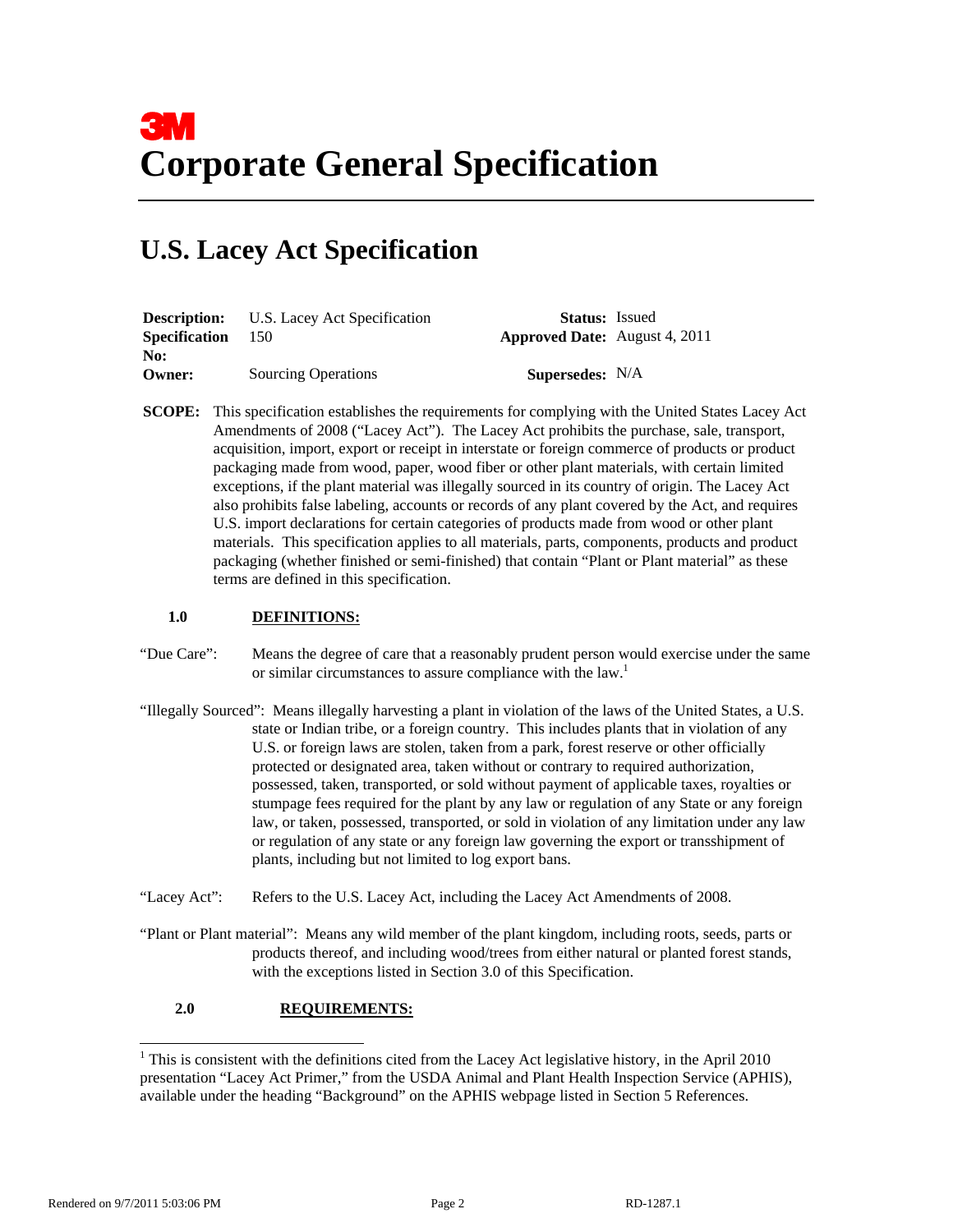- 2.1 Except for the applications listed below in Section 3, "Exemptions," any materials, parts, products, components and product packaging covered by this specification may not contain wood products or other plant material (including any derivative of plant material) that is Illegally Sourced. Seller must exercise due care to assure that the plant materials contained in product and product packaging covered by this specification and supplied to 3M are legally sourced, harvested and exported from their country of origin.
- 2.2 Suppliers may not make or submit any false record, account, or label for, or any false identification of any plant or plant product which has been or is intended to be imported, exported, sold, purchased, or received from any foreign country, or transported in interstate or foreign commerce. 16 U.S.C. § 3372(d).
- 2.3 Suppliers importing into the United States plant material, products or product packaging covered by the Lacey Act must file any applicable import declarations for those products, and will provide copies of these import declarations to 3M, at 3M's request.
- 2.4 With respect to any of Supplier's plant material, products or product packaging that is covered by the Lacey Act that will be imported by 3M and to which Lacey Act import declarations are applicable, Supplier will provide on its commercial invoice accompanying supplied products for customs purposes all information that may be requested by USDA APHIS in plant and plant product declaration forms (PPQ Form 505), including but not limited to plant scientific name (Genus and Species), country of harvest, quantity of plant material, unit of measure, and percent recycled material, in accordance with the USDA APHIS website, PPQ Form 505 and related Guidance on filing Lacey Act Declarations provided on that website. Supplier must include the information required in this Specification subsections 4.1.3.1 and 4.1.3.2 in cases in which the plant genus and species and/or country of harvest may vary.
- 2.5 Pursuant to *3M's Supply Chain Policies: EHS, Transportation, Labor/Human Resources and Supplied Materials,* found on 3M.com Partners and Suppliers, Suppliers are expected to adopt policies and management systems with respect to the Lacey Act and to require their suppliers to adopt similar policies and systems.

## **3.0 EXEMPTIONS:**

- 3.1 Exceptions to the definition of "Plant" are as follows:
	- 3.1.1 Common cultivars (except trees), as defined under federal regulations.
	- 3.1.2 Common food crops (including roots, seeds, parts or products thereof), as defined more specifically under federal regulations.
	- 3.1.3 Scientific specimens of plant genetic material (including roots, seeds, germplasm, parts, or products thereof) that is to be used only for laboratory or field research, unless the plant is listed in an appendix to the convention on International Trade in Endangered Species of Wild Fauna and Flora, as an endangered or threatened species under the US Endangered Species Act or a state law protecting threatened species.
	- 3.1.4 Any plant that is to remain planted or to be replanted, unless the plant is listed in an appendix to the Convention on International Trade in Endangered Species of Wild Fauna and Flora, as an endangered or threatened species under the US Endangered Species Act or a state law protecting threatened species.
- 3.2 Exemptions to the import declarations requirements include:
	- 3.2.1 Packaging material used exclusively to support, protect, or carry another item, unless the packaging material itself is the item of value being imported. This exemption for packaging material only applies for the import declaration requirement, not to other